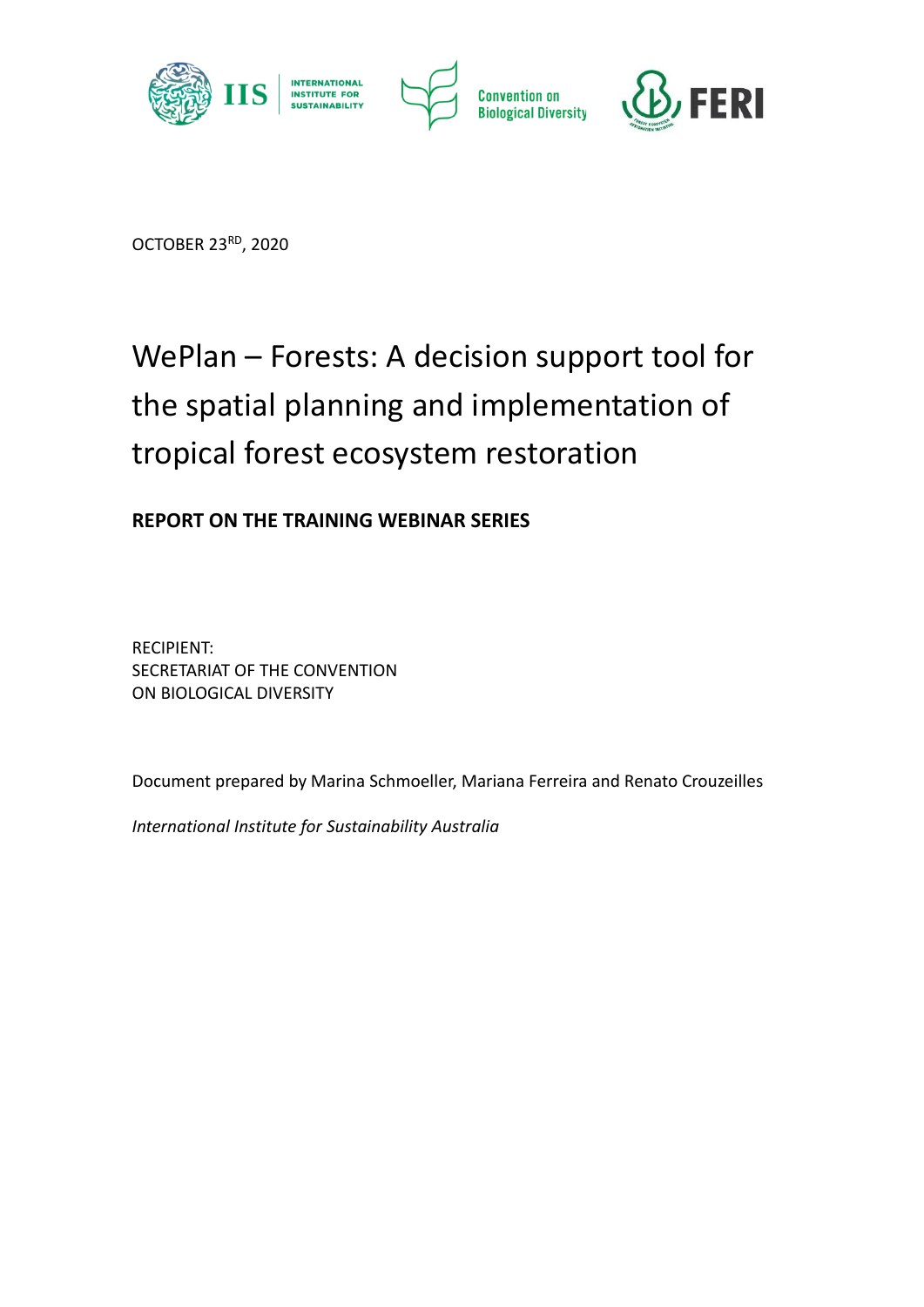







# **Background**

The series of webinars on *"WePlan – Forests: A decision support tool for the spatial planning and implementation of tropical forest ecosystem restoration"* is the product of a partnership between the International Institute for Sustainability and the Secretariat of the Convention on Biological Diversity, with the support of the European Commission and the Korea Forest Service of the Republic of Korea through its Forest Ecosystem Restoration Initiative (FERI). The decision support tool (DST) will use analytical approaches and best available data to support countries as they set or revise national and sub-national targets on forest ecosystem restoration and plan their implementation. The series of webinars, in turn, aims to introduce the DST to potential users, promoting the uptake of the knowledge necessary to understand, use and apply the DST and its results for decision support by stakeholders. The webinars are also intended to collect feedback from attendees that will help tailor the tool and its user interface to maximize usability.

#### **Second session: October 21st and 22nd, 2020:**

*How to deliver tropical forest restoration at scale: unlocking the potential of natural regeneration*

The second webinar session took place on the Zoom platform at two separate times: at 10:30 am Brazilian time (GMT-3; or 08:30 Mexico City; 09:30 am Montreal; 3:30 pm Paris; 4:30 pm Nairobi) and at 2:00 pm Sydney time (GMT+11; or 07:00 am Moscow; 09:30 am New Delhi; 12:00 pm Beijing; 1:00 pm Seoul; 04:00 pm Auckland). A total of **88 participants** from **43 countries** in all five continents attended the session (**Figure 1**). Attendants were representatives of several organizations including local, national and international not-for-profit and civil society organizations, universities, research institutes, international cooperation commissions, government agencies, private companies, and others (**Figure 2**). The annex at the end of this document presents a full list of countries and their respective number of attendees.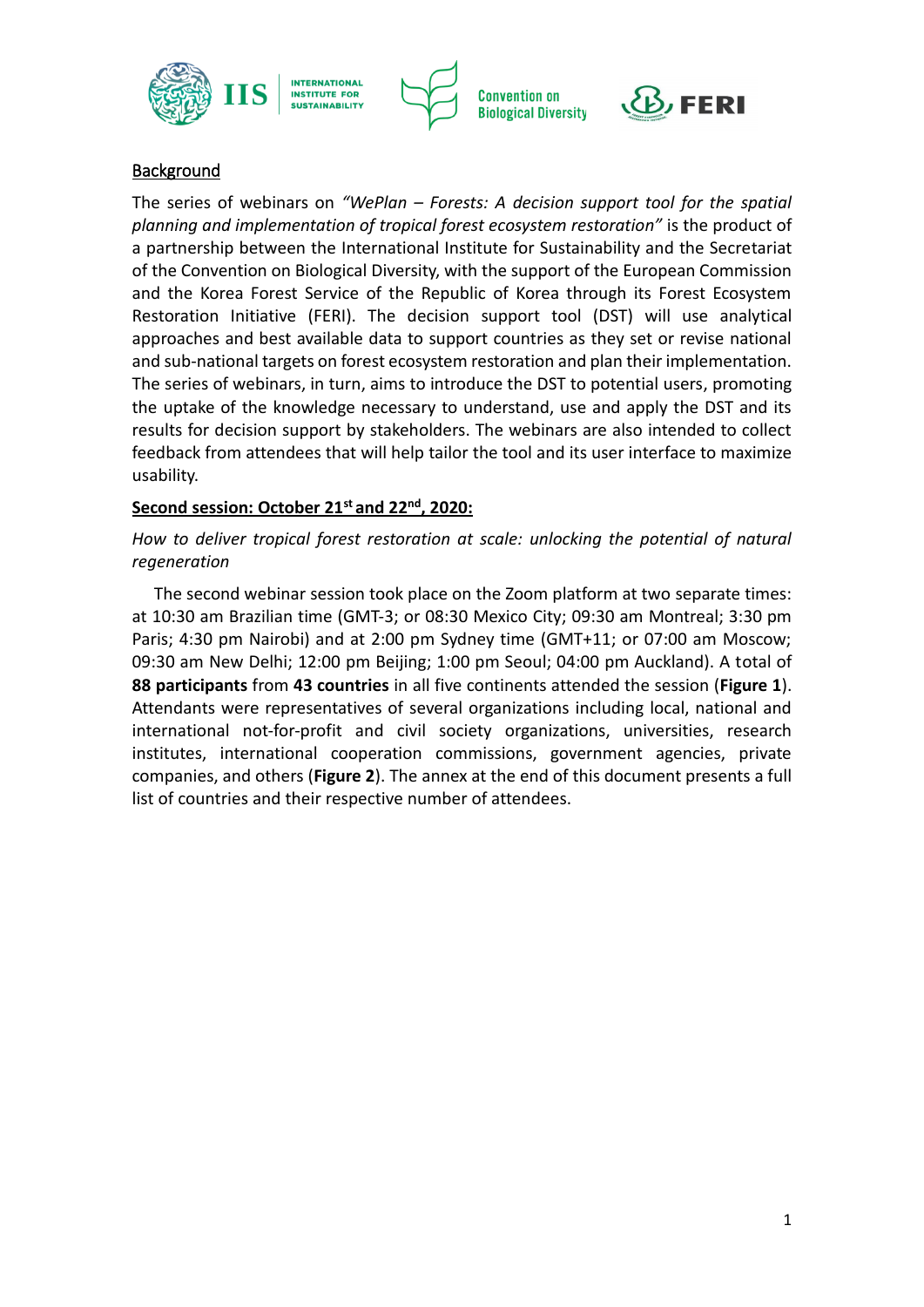

 **Report on training webinar series Second session: How to deliver tropical forest restoration at scale**





*Figure 1: Map representing the countries of origin of the attendees of the second webinar of the series on WePlan – Forests. Darker shades of blue indicate a higher number of attendants. Grey indicates no attendants from the country.*



*Figure 2: Distribution of attendees by type of organization. Most attendees were representatives of governmental agencies (ca. 35%)*

#### Number of attendees by organization type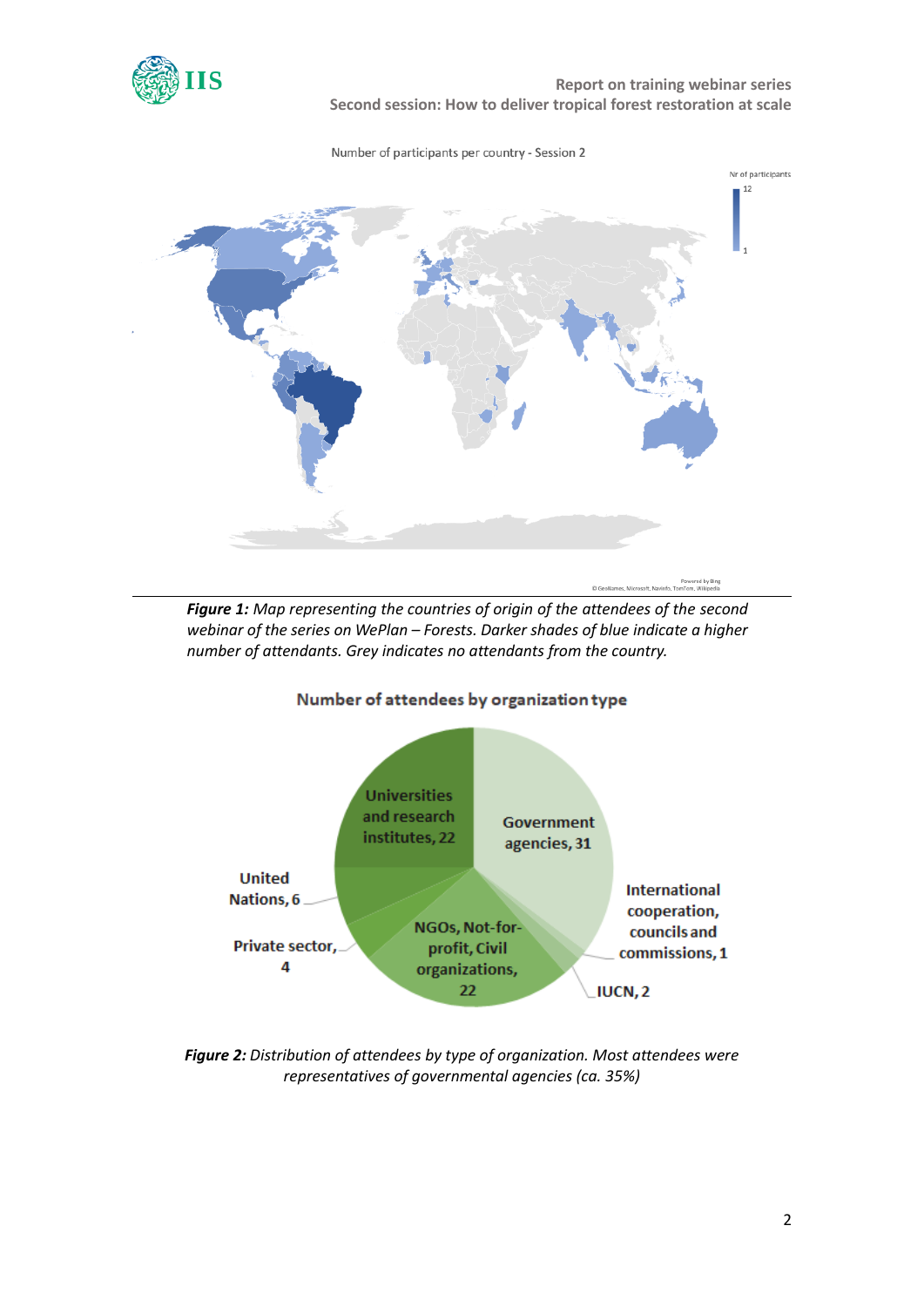

The session program was divided as follows: opening and summary of the first webinar, three presentations introducing the topic of the session, a discussion session, and a live poll (*Table 1*).

*Table 1: Program of the second session of the webinar training series for WePlan – Forests decision support tool. Times, shown in the first column, are in Brazilian standard time (GMT-3).*

| Webinar 2 - How to deliver tropical forest restoration at scale: unlocking the potential of natural<br>regeneration |                                                                                                                                    |                                                                                   |  |  |
|---------------------------------------------------------------------------------------------------------------------|------------------------------------------------------------------------------------------------------------------------------------|-----------------------------------------------------------------------------------|--|--|
| <b>Time</b>                                                                                                         | <b>Topic</b>                                                                                                                       | <b>Speaker</b>                                                                    |  |  |
| $10h30 -$<br>10h40                                                                                                  | Opening, recapitulation of the first webinar and<br>presentation of speakers                                                       | Blaise Bodin (CBD)                                                                |  |  |
| $10h40 -$<br>11h00                                                                                                  | The importance of natural regeneration and of assessing<br>its potential                                                           | Invited speaker: Robin<br>Chazdon (University of the<br>Sunshine Coast Australia) |  |  |
| $11h00 -$<br>11h20                                                                                                  | Mapping the potential for natural regeneration in tropical<br>forest ecosystems                                                    | Renato Crouzeilles (IIS AU)                                                       |  |  |
| $11h20 -$<br>11h40                                                                                                  | Applications of the map of the potential for natural<br>regeneration for the planning of restoration actions and<br>target-setting | Invited speaker: Starry<br>Sprenkle-Hyppolite<br>(Conservation International)     |  |  |
| $11h40 -$<br>12h10                                                                                                  | Discussion                                                                                                                         | Blaise Bodin (CBD)                                                                |  |  |
| $12h10 -$<br>12h25                                                                                                  | Live Poll                                                                                                                          | Renato Crouzeilles (IIS AU)                                                       |  |  |
| $12h25 -$<br>12h30                                                                                                  | Preview of next seminar                                                                                                            | Blaise Bodin (CBD)                                                                |  |  |

# **Q&A**

Participants were allowed to ask questions using the Question and Answer (Q&A) tool available on the Zoom platform or by raising their hand to ask live questions during the discussion panel. A total of 29 questions were raised and answered, either live or in writing, during the sessions. Below is a list of 11 questions and respective answers. The questions are not as phrased during the sessions but grouped in simpler, comprehensive questions for clarity and concision.

## **1. When is the next webinar session and do I need to register?**

The next session will be on November 18<sup>th</sup> (10:30-12:30 AM Brasília) or November 19th (1:00-3:00 AM Brasília). If you have already registered using the form provided, you do not need to register again. A reminder will be sent to you before the session with the link to join.

## **2. Will the presentations be available for later consultation?**

Yes, all sessions are recorded and will be made freely available soon after the session. The links to the material (videos, Q&A, presentations and report) will be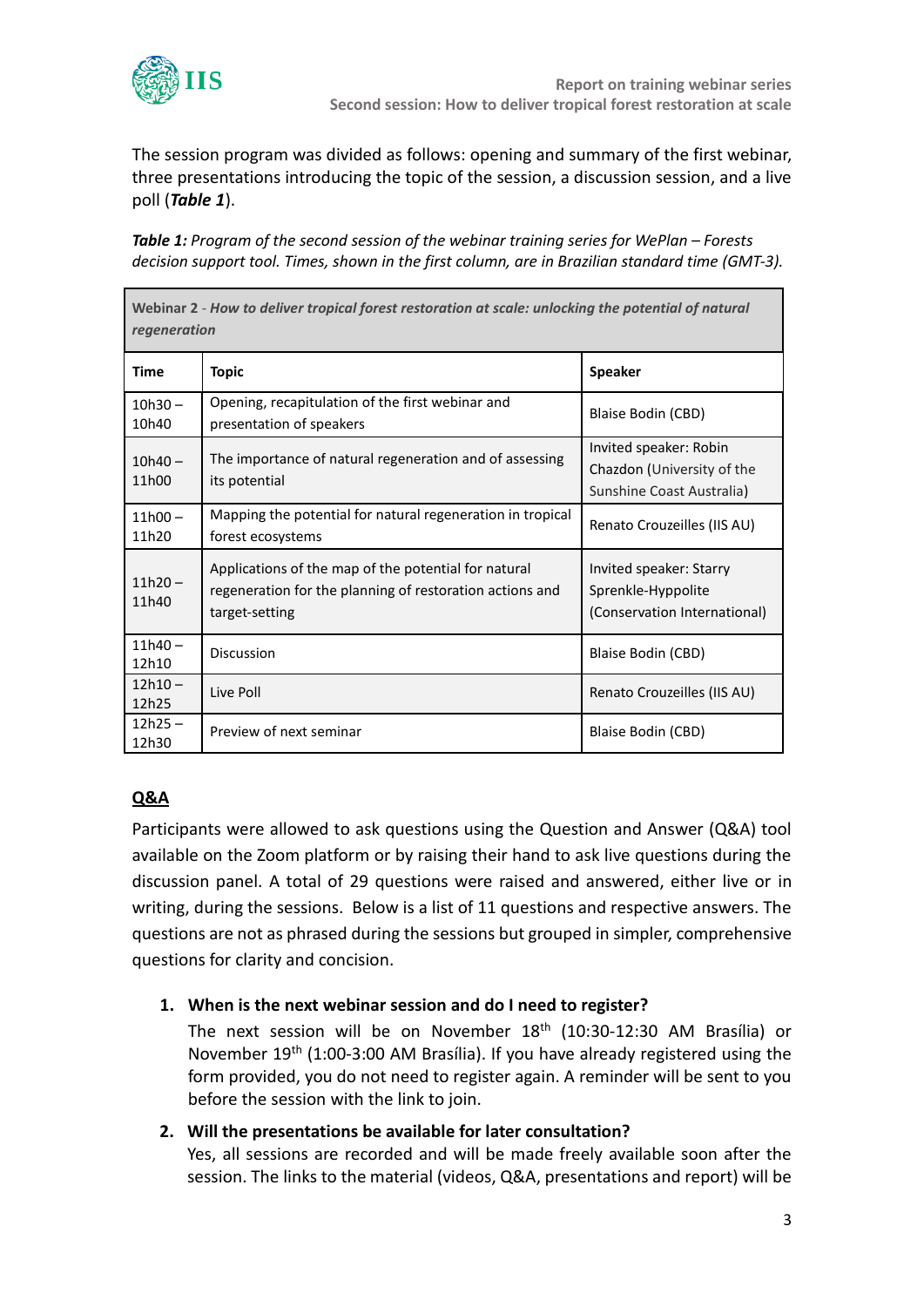

sent to all attendees and published on the IIS-AU website: https://www.iisau.org/news/events-webinars/.

- **3. Where can I find information about the** *WePlan – Forests* **decision support platform and when will it be available?** All information can be found at the IIS-AU website, on the page: https://www.iisau.org/projects/decision-support-tool-for-the-spatial-planning-andimplementation-of-tropical-forest-ecosystem-restoration/. The *WePlan – Forests* decision support platform is not yet available as it is still under development. A beta version is expected to be released in December 2020.
- **4. What is meant by restoration and natural regeneration in this context?** Our decision support platform, WePlan-Forests, is aimed at tropical and subtropical forests. Hence, restoration means the reestablishment of forests in deforested land. Regeneration is the natural process of regrowth of said forests that can occur when land is abandoned, without the intervention of tree planting.
- **5. How are Indigenous People and Local Communities (IPLCs) and their traditional knowledge considered in restoration projects?**

Indigenous knowledge and practices are very important. For example, the management of bracken fern in the Mayan region was done originally by planting balsa in fallows, which prevented the invasion of bracken fern by shading them, and allowed the forest to grow. That practice is now being used actively to control bracken fern in restoration practice. The long-term knowledge of landscapes and species of IPLCs is invaluable for restoration. Further, making sure IPLCs are included and partnered in these processes is essential, and rescuing ancestral knowledge on land management can bring practical solutions to current problems.

**6. Is natural regeneration possible in extremely degraded areas, such as mining sites and areas contaminated with pesticides? How?**

Those areas usually are unsuitable for farming and the regeneration depends on interventions. One example is replacing the top soil by bringing in uncontaminated soil from that area that has been stored, where there are still seeds. There is still a need for experimental work to inform on regeneration of such areas without the need for extensive tree planting, but there already is evidence that it is possible. The necessary amount of tree planting will depend on the potential for seed income, that is, if there are source forested areas nearby or if the area is isolated.

## **7. How is forest natural regeneration realized in farmlands?**

In Brazil and other countries, there are laws that define amounts of land to be preserved within a given rural area, considering the conservation of ecosystem services and biodiversity. These amounts can reach up to 80% of the area. In cases where those areas assigned for conservation (e.g., river banks) have already been deforested, farmers will have to leave that area to regenerate naturally or might have to intervene to restore it by planting trees and fencing, for instance.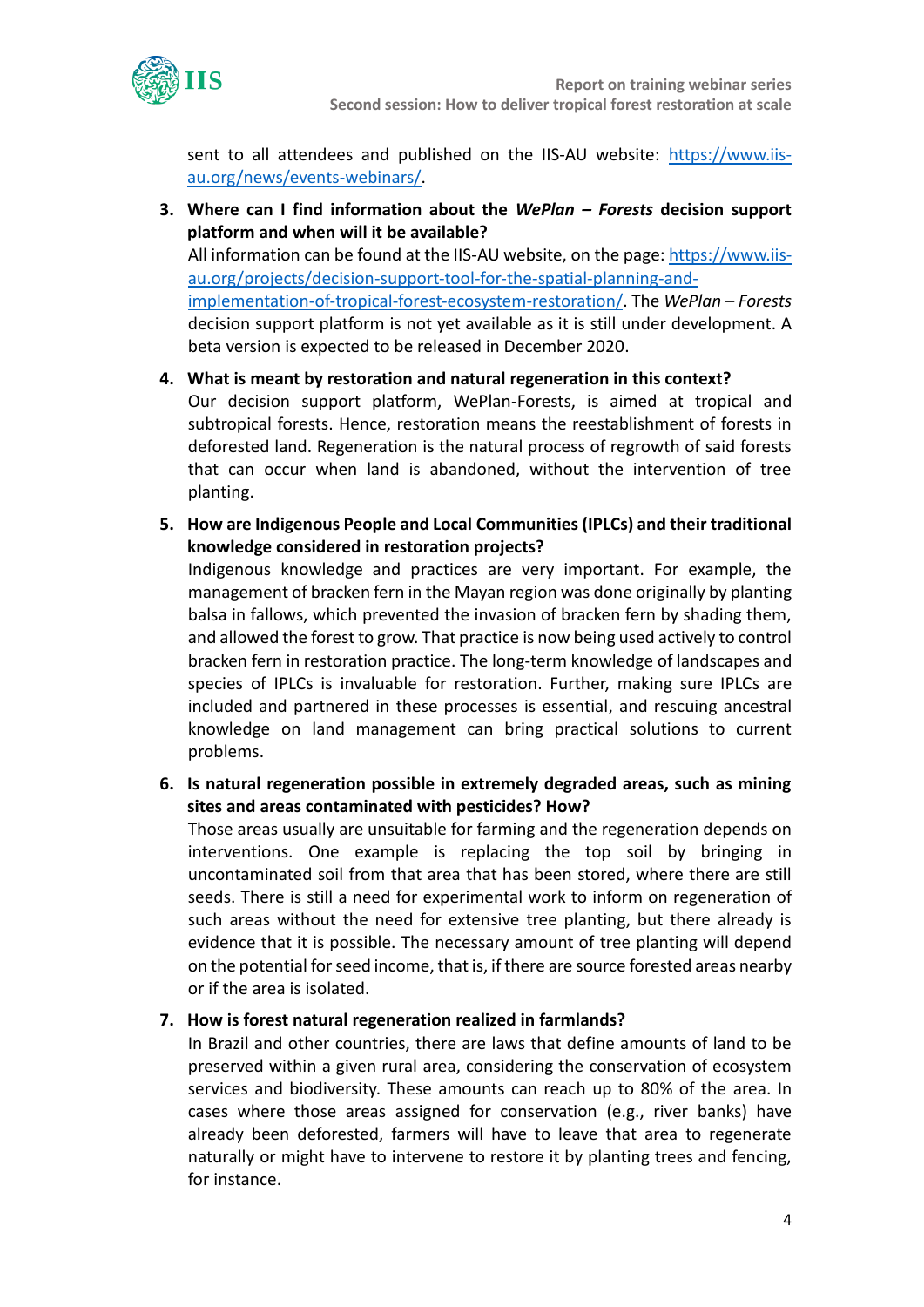

**8. Are invasive and exotic species a problem for natural regeneration? How to ensure that natural regeneration is not based on such species?**

Invasive species can be a problem and how to manage them will depend on their lifeforms, among other factors. There are studies showing that removing woody and shrub invasive species, although labour-intensive, can initiate the process of regeneration. Another approach is to shade herbaceous and fern invasive species to stop their growth. In WePlan-Forests we do not directly consider the presence of invasive species. The use of the platform needs to be coupled with on-theground work, monitoring or other technologies to ensure the appropriate species (native and non-invasive) are being favoured in the regeneration process and the overall success of the restoration initiative.

**9. Many tools are being developed to assist decision making. Is it possible to integrate them? How to choose which ones to use?**

There are many tools out there. The UNDP recently hosted a call where many of the groups generating these tools discussed synergies. The most important thing is to identify the questions that decision-makers are faced with and then to identify which tool is best for them. In the tool we are developing, we are accepting input and hoping to tailor our solutions to answer the questions that are most relevant to our primary stakeholders, in this case CBD Focal Points. The focus of the tool is to help countries explore the respective outcomes of different ambition levels for their national restoration goals to inform their contribution to a global restoration target under the post-2020 Global Biodiversity Framework. IIS is also open to discuss further with other organizations how we can build links between the complementary outcomes of some of these tools.

**10. What are some examples of policies and regulations that could or should be introduced to benefit natural regeneration?**

For trees to grow on private land, they have to be an asset, to provide some value to the owners of the land. However, there are laws that create an incentive against natural regeneration and do not benefit farmers. Hence, very often it is about modifying existing policies that are holding back restoration, as opposed to creating new legislation. In this paper: <https://iopscience.iop.org/article/10.1088/1748-9326/ab79e6/pdf> Dr. Robin Chazdon and collaborators show how farmers can be encouraged to protect trees and allow forest regeneration.

**11. How long does it take for an area to start regenerating after a strong disturbance, such as the latest fires?**

It depends on the ecosystem in which the fire occurred and on the intensity of the fires. In some cases, natural regeneration may never be possible, while in others it could begin within weeks following the fires. Other factors that influence the potential for natural regeneration, such as proximity to forests, can also interfere.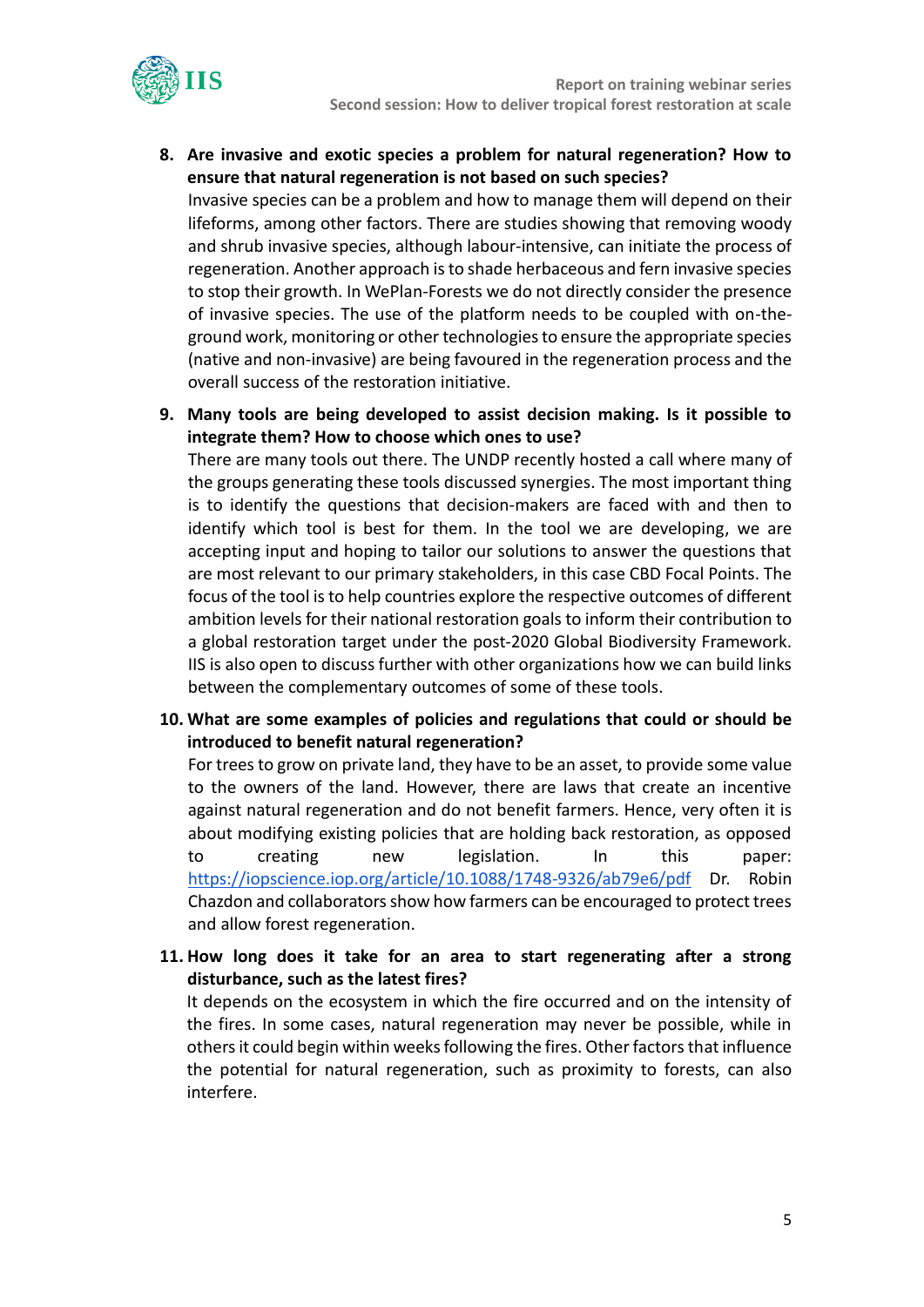

# **Live Poll**

A live poll was conducted at the end of the sessions consisting of five questions designed to understand the needs of potential users of the DST to best adjust the system to their demands. The questions were read and explained by a team member, after which participants were given about a minute to answer. Immediately after, the results of each question were shared and discussed before moving on to the next. The results of the polls are presented in detail below.

| 1. Which of these stakeholder groups do you belong to?             |                                                                                                                  |            |  |  |  |
|--------------------------------------------------------------------|------------------------------------------------------------------------------------------------------------------|------------|--|--|--|
| Other<br>2(3,8%)<br>International organisation                     |                                                                                                                  |            |  |  |  |
|                                                                    | 7(13,5%)                                                                                                         |            |  |  |  |
| Academia/research                                                  | 12 (23,1%)                                                                                                       |            |  |  |  |
| <b>Private Sector</b><br>2 (3.8%)                                  |                                                                                                                  |            |  |  |  |
| Not-for-profit (International)                                     | 7 (13,5%)                                                                                                        |            |  |  |  |
| Not-for-profit (local or national)<br>3(5,8%)                      |                                                                                                                  |            |  |  |  |
| Government official - Subnational level<br>1(1,9%)                 |                                                                                                                  |            |  |  |  |
| Government official (ministry or public agencies) - National level |                                                                                                                  |            |  |  |  |
|                                                                    |                                                                                                                  | 18 (34.6%) |  |  |  |
| forest ecosystem restoration in your context?                      | 2. Which of the following information is most relevant to the planning of                                        |            |  |  |  |
| Identification of areas with potential for natural regeneration    | 11 (27,5%)                                                                                                       |            |  |  |  |
|                                                                    | Identification of the trade-offs between restoration and agricultural activities                                 | 16 (40,0%) |  |  |  |
|                                                                    | Identification of areas with potential for above-ground carbon sequestration from forest restoration<br>7(17,5%) |            |  |  |  |
| Identification of areas that can help prevent species extinctions  |                                                                                                                  |            |  |  |  |

 $6(15,0%)$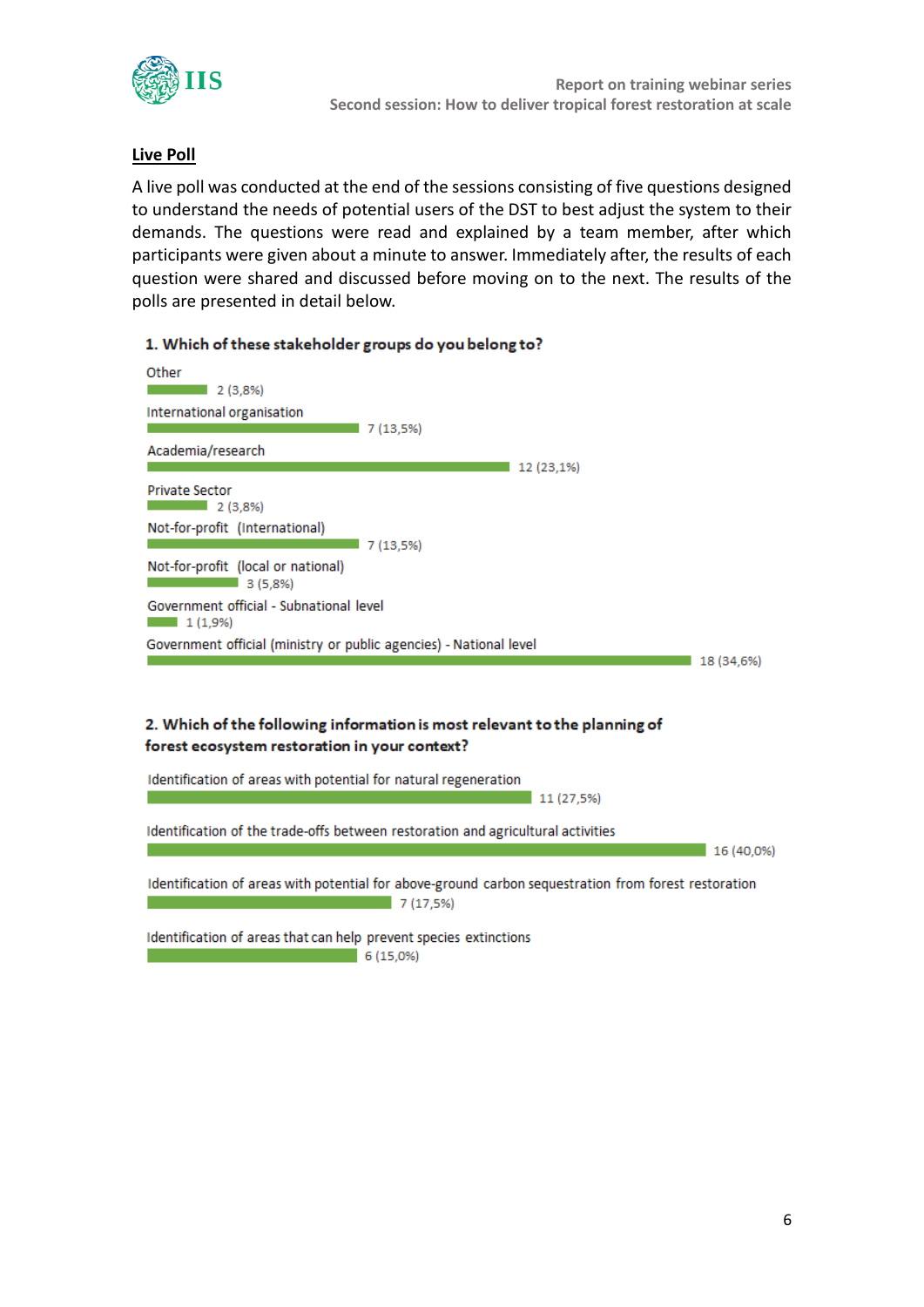

#### 3. Has the potential for natural forest regeneration been assessed in your country?



#### **Conclusion**

To achieve the goal of the series of webinars to prepare stakeholders for using the WePlan - Forests decision support platform and improve the interface to integrate user demands, webinars must have high attendance, participation, and good feedback. In the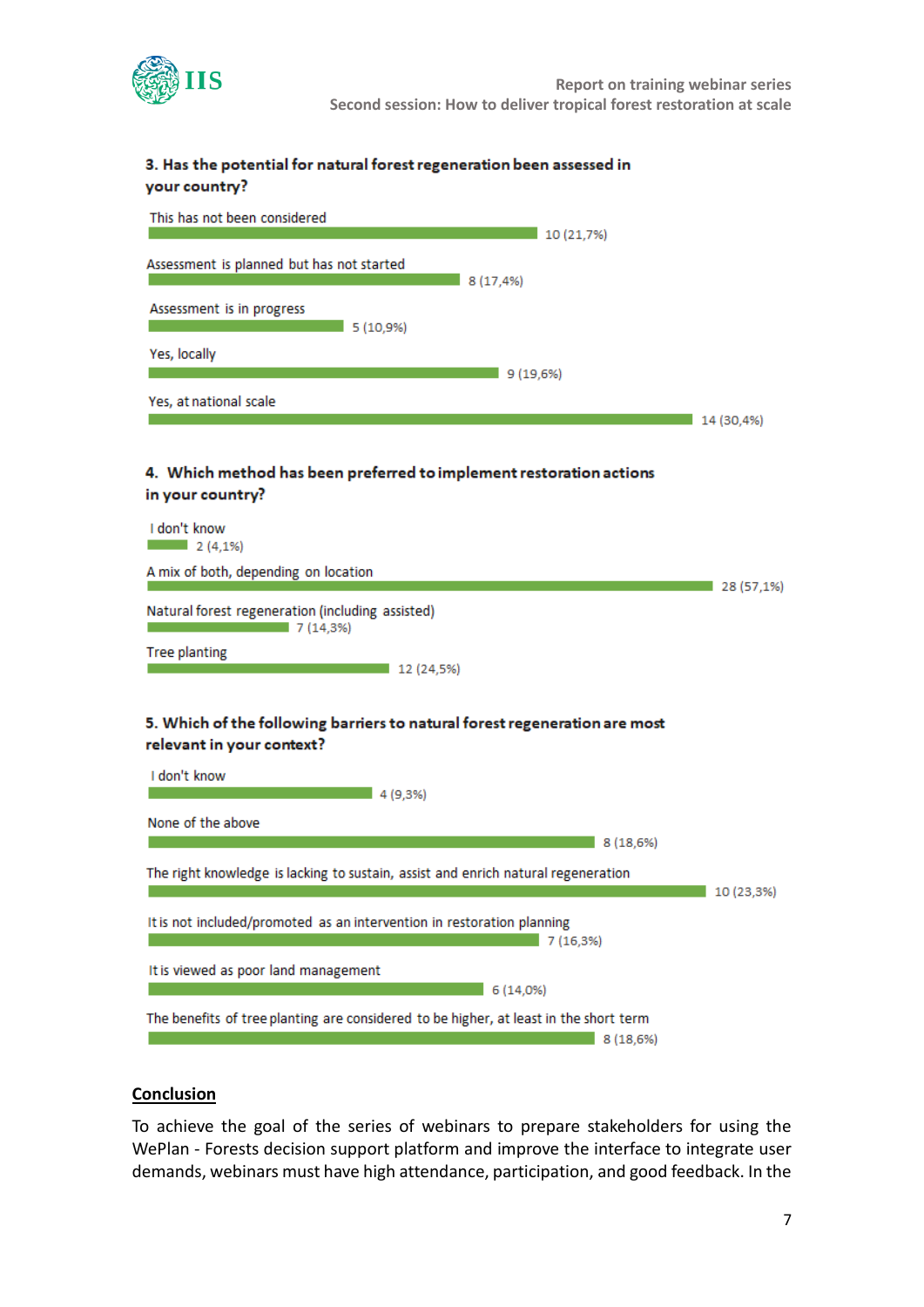

first two sessions, participation and engagement were significant across sectors and countries, although there was a slight decrease in participation (113 attendants in the first session versus 88 in the second session). However, countries that had not engaged in the first session, such as Ghana, the Bahamas and Sri Laka, had representatives present at the second session. By making these results available, we expect to improve the understanding of participants and non-participants and provide additional material on the platform. All material will be free to access on the webinar series webpage: [https://www.iis-au.org/news/events-webinars/,](https://www.iis-au.org/news/events-webinars/) and more information on the project can be found at https://www.iis-au.org/projects/decision-support-tool-for-the-spatialplanning-and-implementation-of-tropical-forest-ecosystem-restoration.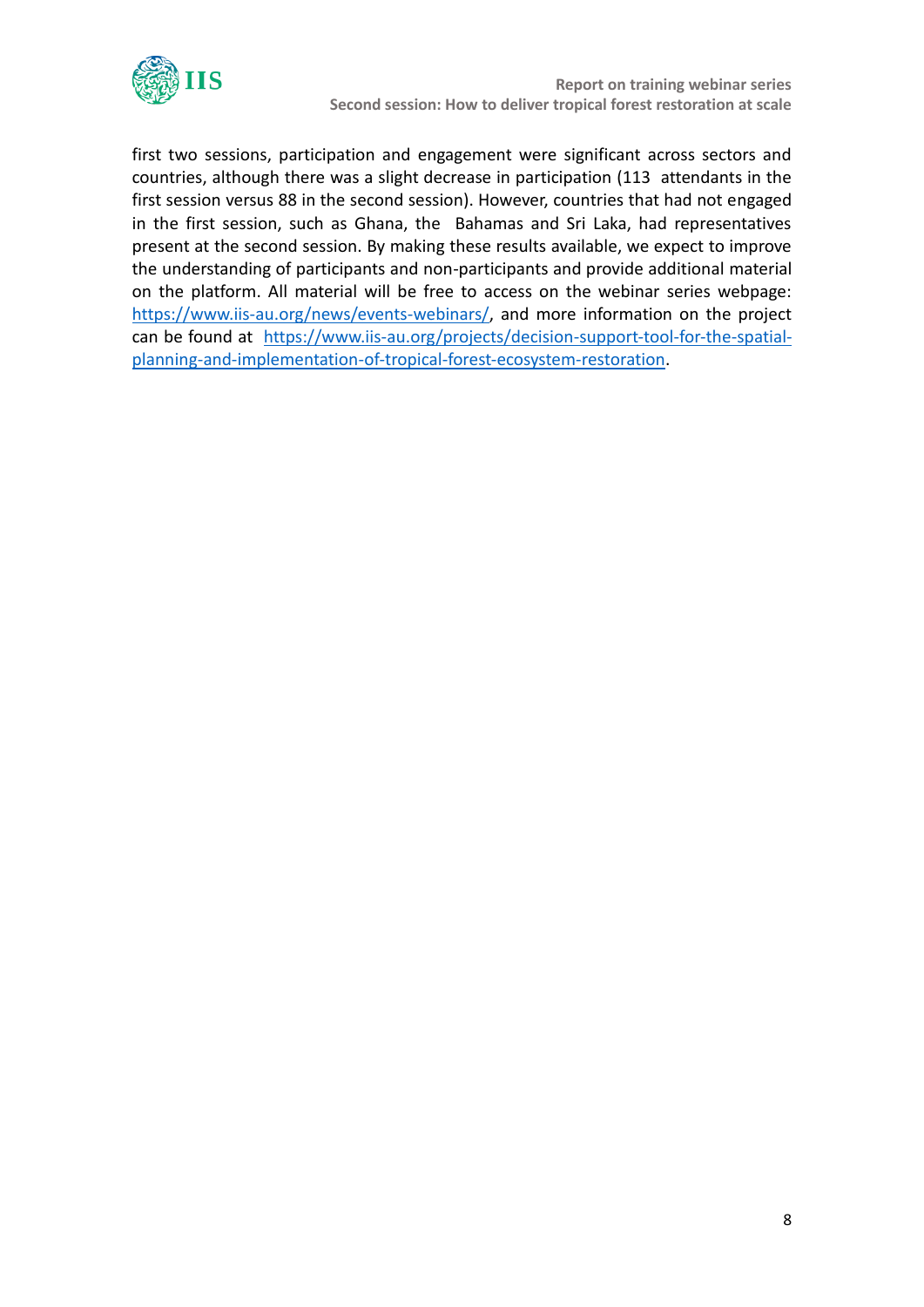

## **Annex**

Full list of countries with representatives attending the second session of the series of webinars on *WePlan – Forests:* A decision support tool for the spatial planning and implementation of tropical forest ecosystem restoration, with the respective number of attendees.

|                        |                     | <b>Number of</b> |
|------------------------|---------------------|------------------|
| <b>Continent</b>       | Country             | attendees        |
| <b>Africa</b>          |                     | 8                |
|                        | Ghana               | $\mathbf{1}$     |
|                        | Kenya               | $\overline{2}$   |
|                        | Madagascar          | 1                |
|                        | Malawi              | 1                |
|                        | Rwanda              | 1                |
|                        | Tunisia             | 1                |
|                        | Zimbabwe            | 1                |
| Asia                   |                     | 9                |
|                        | Cambodia            | $\overline{2}$   |
|                        | India               | 1                |
|                        | Indonesia           | $\overline{2}$   |
|                        | Japan               | $\mathbf{1}$     |
|                        | Myanmar             | $\mathbf{1}$     |
|                        | Singapore           | 1                |
|                        | Sri Lanka           | $\mathbf{1}$     |
| <b>Central America</b> |                     | 8                |
|                        | <b>Bahamas</b>      | 1                |
|                        | <b>Barbados</b>     | 1                |
|                        | <b>Belize</b>       | $\overline{2}$   |
|                        | Costa Rica          | 1                |
|                        | Honduras            | 1                |
|                        | Panama              | $\mathbf{1}$     |
|                        | Trinidad and Tobago | $\mathbf{1}$     |
| <b>North America</b>   |                     | 14               |
|                        | Canada              | 1                |
|                        | Mexico              | 6                |
|                        | <b>USA</b>          | 7                |
| <b>South America</b>   |                     | 3                |
|                        | Argentina           | $\mathbf 1$      |
|                        | <b>Brazil</b>       | 12               |
|                        | Colombia            | 4                |
|                        | Ecuador             | 3                |
|                        | Guyana              | 3                |
|                        | Peru                | 6                |